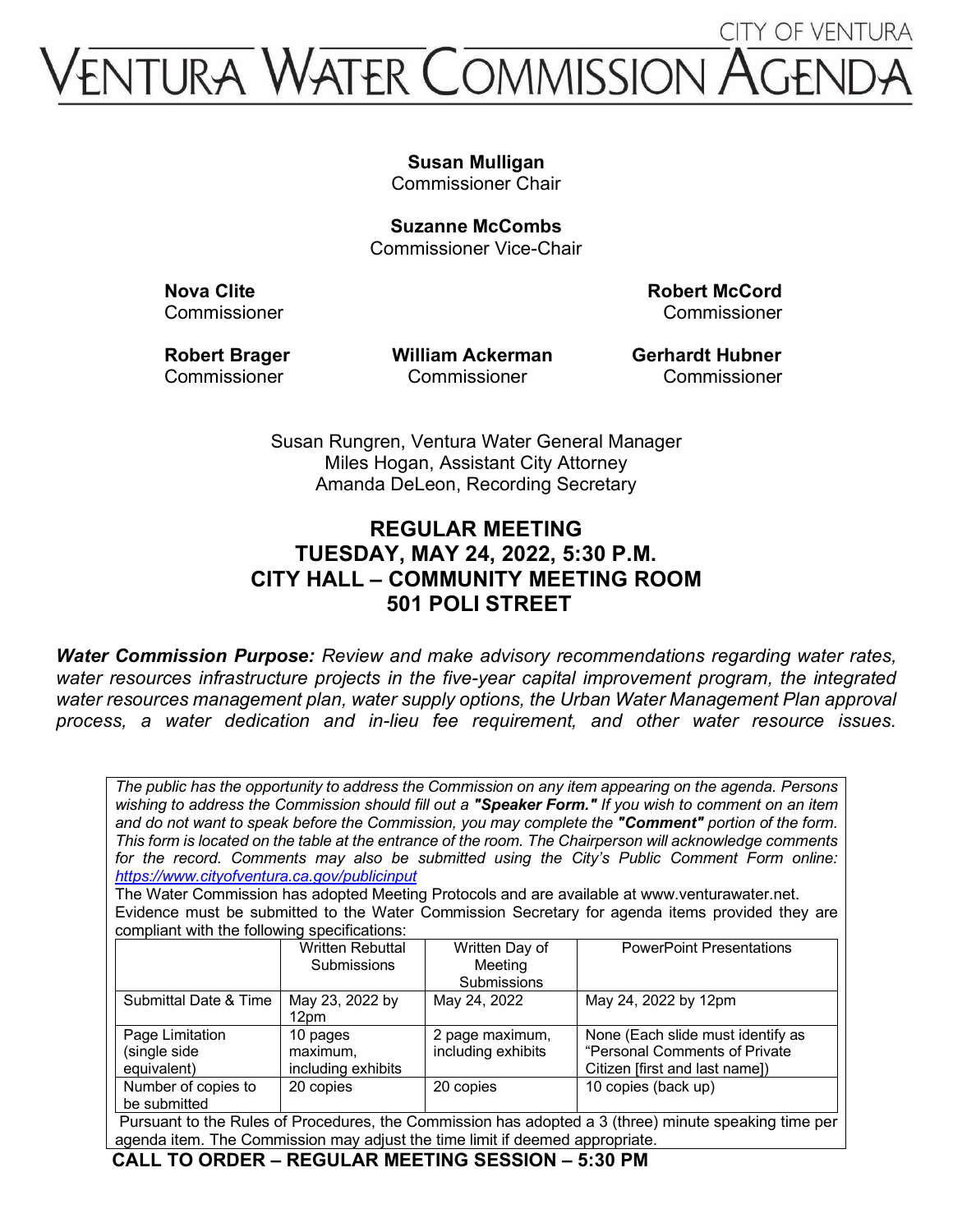## **ROLL CALL – WATER COMMISSION**

## **1. [MINUTES](https://www.cityofventura.ca.gov/DocumentCenter/View/31704/Agenda-Item-1---Draft-Minutes-04262022)**

RECOMMENDATION Approve the minutes of April 26, 2022 regular session.

SPEAKER Staff: Susan Rungren, General Manager

#### **2. [STATE DROUGHT RELATED EMERGENCY REGULATION FOR WATER](https://www.cityofventura.ca.gov/DocumentCenter/View/31705/Agenda-Item-2---State-Drought-Related-Emergency-Regulation-for-Water-Conservation)  [CONSERVATION](https://www.cityofventura.ca.gov/DocumentCenter/View/31705/Agenda-Item-2---State-Drought-Related-Emergency-Regulation-for-Water-Conservation)**

#### RECOMMENDATION

Recommend to the City Council to take the necessary actions to comply with the State Drought Related Emergency Regulation for Water Conservation as adopted by the State Water Resources Control Board, expected on May 24, 2022.

SPEAKER

Staff: Jennifer Tribo, Senior Management Analyst

#### **3. PROPOSED [FISCAL YEAR 2022-2023 VENTURA WATER BUDGET](https://www.cityofventura.ca.gov/DocumentCenter/View/31706/Agenda-Item-3---Proposed-Fiscal-Year-2022-2023-Ventura-Water-Budget)**

#### RECOMMENDATION

Staff recommends that the Water Commission receive an oral presentation on the Proposed FY 2022-2023 Ventura Water Operating and Capital Improvement Budget.

SPEAKER Staff: Michael Coon, Finance Director

#### **4. [CAPITAL IMPROVEMENT PROJECT DELIVERY UPDATE](https://www.cityofventura.ca.gov/DocumentCenter/View/31707/Agenda-Item-4----Capital-Improvement-Project-Delivery-Update)**

#### RECOMMENDATION

Staff recommends that the Water Commission receive this written report and oral presentation on the current status of the Capital Improvement Projects.

#### SPEAKER

Staff: Phil Nelson, Public Works Director Peter Sheydayi, Assistant Public Works Director/City Engineer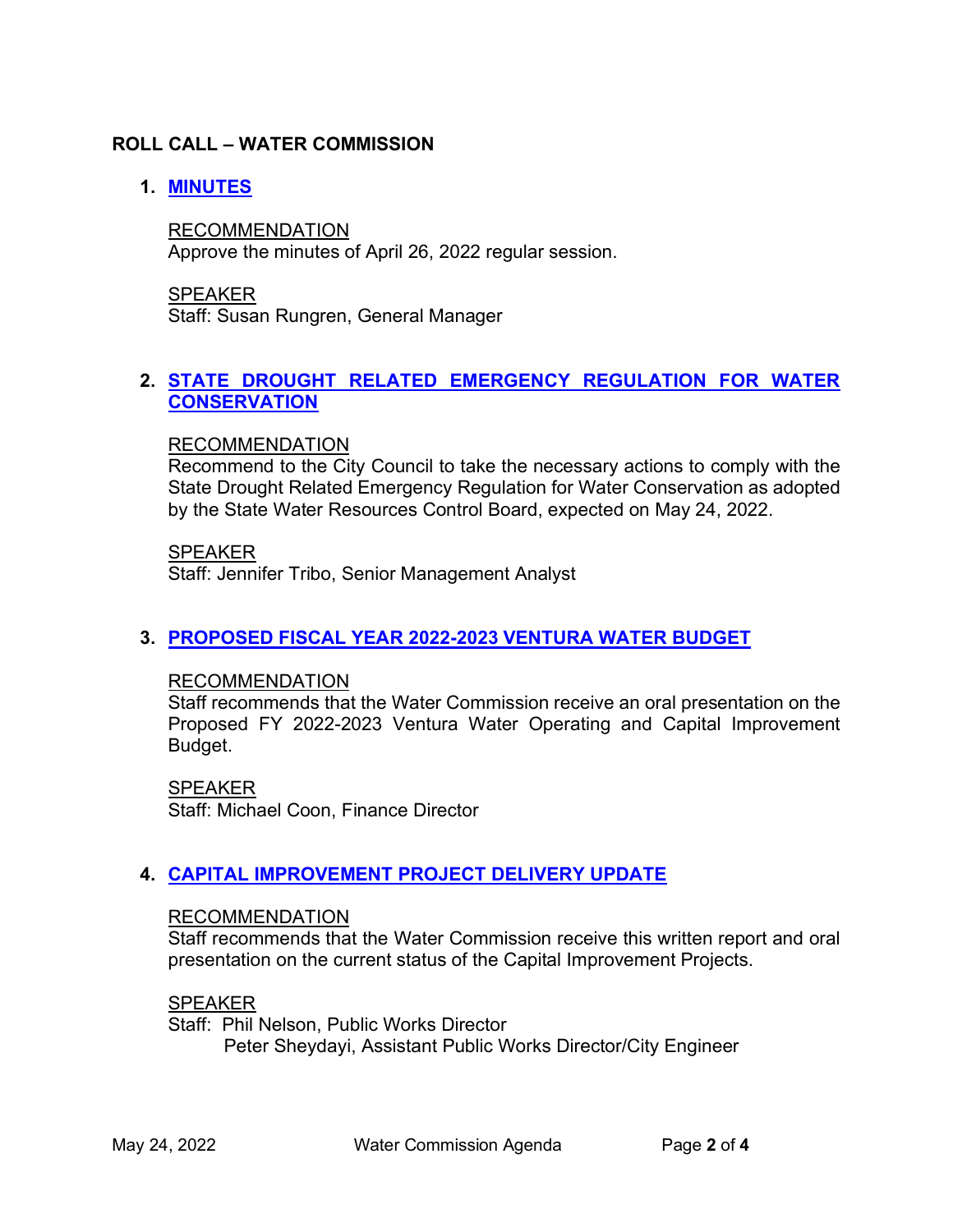### **5. [ANNUAL WATER AND WASTEWATER RATE CHECK-IN – FINAL FISCAL](https://www.cityofventura.ca.gov/DocumentCenter/View/31711/Agenda-Item-5---Annual-Water-and-Wastewater-Rate-Check-in-Final-FY-21-22)  [YEAR 2021-2022 FINANCIAL PLAN UPDATE](https://www.cityofventura.ca.gov/DocumentCenter/View/31711/Agenda-Item-5---Annual-Water-and-Wastewater-Rate-Check-in-Final-FY-21-22) AND REVISED TEN-YEAR [FINANCIAL PLAN RESULTS](https://www.cityofventura.ca.gov/DocumentCenter/View/31711/Agenda-Item-5---Annual-Water-and-Wastewater-Rate-Check-in-Final-FY-21-22)**

#### RECOMMENDATION

It is recommended that the Water Commission:

- a. Receive this written report and oral presentation by Raftelis Financial Consultants Inc.
- b. Recommend implementation of Year Two rate increases of 7% for water service and 6% for wastewater service, effective July 1, 2022, as part of the five-year rate schedule (FY 2021-22 through 2025-26) adopted by the City Council on May 17, 2021.

#### SPEAKER

Consultant: Kevin Kostiuk, Raftelis

## **6. [STATE WATER INTERCONNECTION PROJECT UPDATE](https://www.cityofventura.ca.gov/DocumentCenter/View/31708/Agenda-Item-6---State-Water-Interconnection-Project-Update)**

#### RECOMMENDATION

Staff recommends that the Water Commission receive this written report and oral update on the State Water Interconnection Project.

SPEAKER

Staff: Betsy Cooper, Assistant General Manager – Water Resources

## **7. [TENTATIVE SCHEDULE & GENERAL MANAGER REPORT](https://www.cityofventura.ca.gov/DocumentCenter/View/31709/Agenda-Item-7---General-Managers-Report-and-Tentative-Schedule)**

#### RECOMMENDATION

Staff recommends that the Water Commission receive the General Manager's Report with Tentative Water Commission Schedule through December 2022.

#### SPEAKER

Staff: Susan Rungren, Ventura Water General Manager

## **PUBLIC COMMENT**

Public Comment is the time set-aside during the Commission meetings for members of the public to address the Commission on water related business other than scheduled agenda items. Persons wishing to address the Commission during the Public Comment period of the meeting should fill out a speaker form prior to the Commission reaching this point on the agenda.